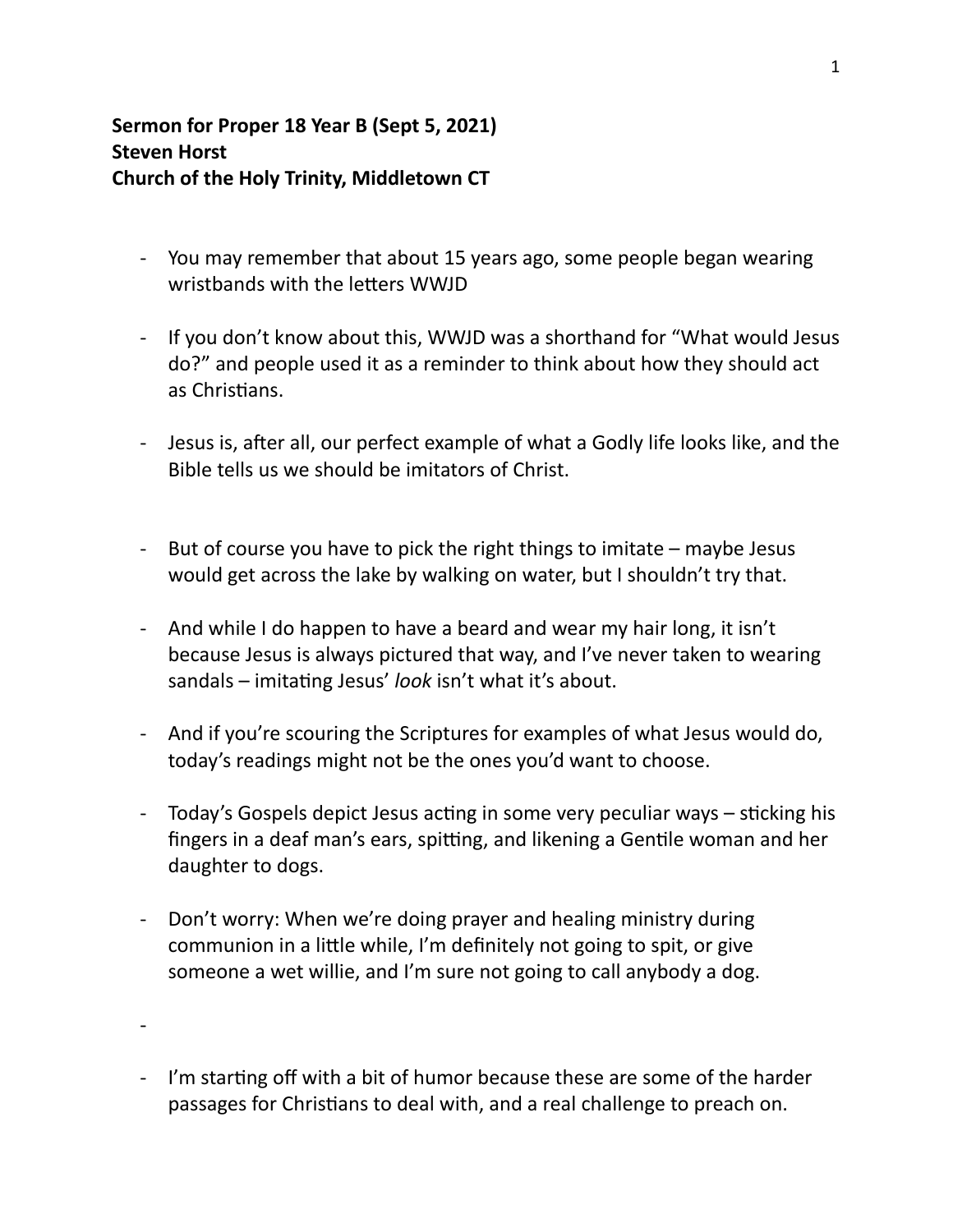- Now, some lessons are hard because they challenge us to do big things: like turn our lives over to God, and totally change how we live.
- Today's stories are hard for a different reason: this isn't the way Jesus usually behaves.
- Some of it isn't how we *want* Jesus to behave.
- In the first one, it looks like he's being callous and mean and even bigoted, and in the second one he is doing things that just seem bizarre.
- But sometimes the hard passages are also the ones that are most in need of good preaching.
- I'm not saying you're going to get that today.
- But a lot of sermons have been written about the first story  $-$  was Jesus really calling Gentiles dogs and trying to brush off a woman in need?
- Jews of that day did sometimes refer to Gentiles as "dogs", and it wasn't meant as a compliment, so it's something you can imagine a rude Jewish traveler saying.
- But it isn't the sort of thing we tend to imagine *Jesus* saying at all, and it's hard to make it fit with our picture of Jesus.
- I don't have an explanation that takes all of the sting out of it, but I will share some of the things I've heard in other sermons and read in commentaries.
- On the one hand, I've heard some that try to soften it, so that it isn't really the insult it appears to be.
- $-$  they say that that the word is mistranslated, and really means something like "puppies" or "doggies" – an affectionate term for dogs that are part of a household rather than a derogatory word for the feral dogs that would have roamed the streets and eaten from the garbage.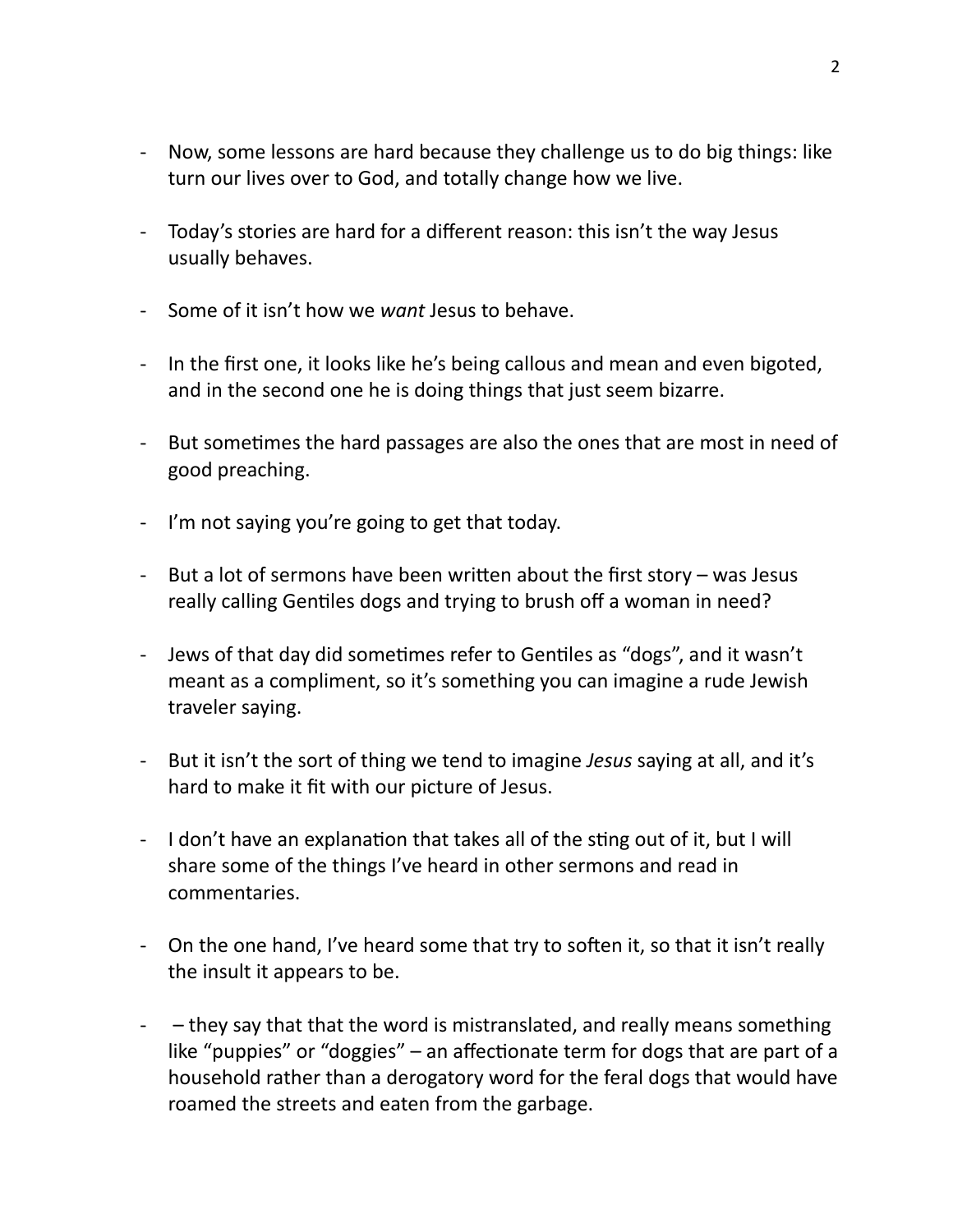- Now when I first heard someone say this, I was skeptical it sounded like an unlikely attempt to make the story sound better.
- So I checked that out, and it's true  $-$  the word for dog in this passage is in what grammarians call the diminutive form, so it's *not* exactly the common insult, and Jesus is deliberately changing or softening it.
- So it is plausible that he's taking the kind of anti-Gentile insult that the woman might well expect to hear and changing it into a different metaphor.
- And part of the lesson here may be more for the disciples than for the woman.
- In Matthew's longer version of the story, the woman is following them around town and won't leave them alone  $-$  indeed, you might say she is hounding them  $-$  and the disciples beg Jesus to send her away, the way you'd chase away a feral dog that was following you around or trying to come in the door.
- But Jesus says, as it were, no, the Doggies are ultimately part of God's household as well, even if he's feeding the children first.
- And the "first" part implies that the Gentiles are to be fed as well.
- And maybe most importantly, this is what the woman hears and latches onto, and she persists with that memorable comeback which fills out Jesus's metaphor: when the children are eating, they drop food on the floor, and the doggies are allowed to eat it.
- And it is then that Jesus says, "For this saying you can go. The demon has left your daughter."
- Here, I think what we can learn from is not so much what <u>Jesus</u> did as what the woman did and didn't do.
- She's got an awful problem  $-$  her little girl has a demon tormenting her.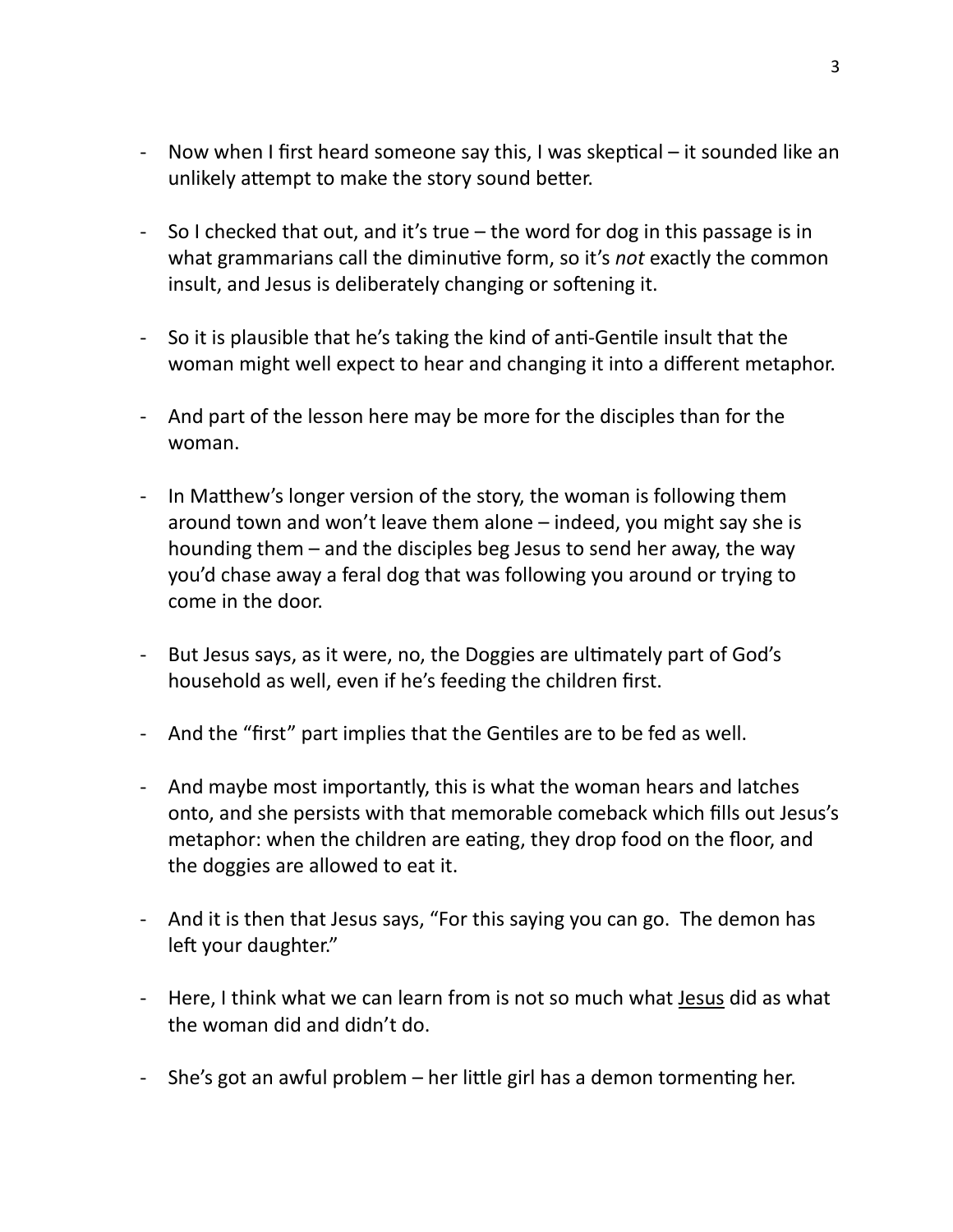- She loves her daughter so much that she is willing to risk public embarrassment by hounding this foreign rabbi and his twelve friends asking for his help.
- Respectable women didn't approach a group of foreign men in those days, much less follow them around and get down on their knees to beg for help.
- At first, there's every evidence that she's being rejected and even insulted, and another person might have just gone away angry or ashamed.
- But her love and her faith make her persist  $-$  her daughter desperately needs help, and she's convinced that only Jesus can provide that kind of help, so she's ready to go great lengths to obtain it.
- She doesn't care what other people think.
- She doesn't care if she has to keep it up all day.
- She's willing to get down on her knees, and also to argue back.
- Would that  $we$  were always so persistent  $-$  so dogged  $-$  in praying for those</u> we love and trying to get them what they need.
- Would that we were always so persistent in praying  $-$  and working  $-$  for what is right.
- But what is this about feeding the children first?
- The most common interpretation is that there were indeed two stages to Jesus ministry – first to the Jews, and then, after the resurrection, to the rest of the world.
- Remember that in the Book of Acts, Peter and the other Apostles are surprised when God reveals that they should be preaching the Good News to the Gentiles as well.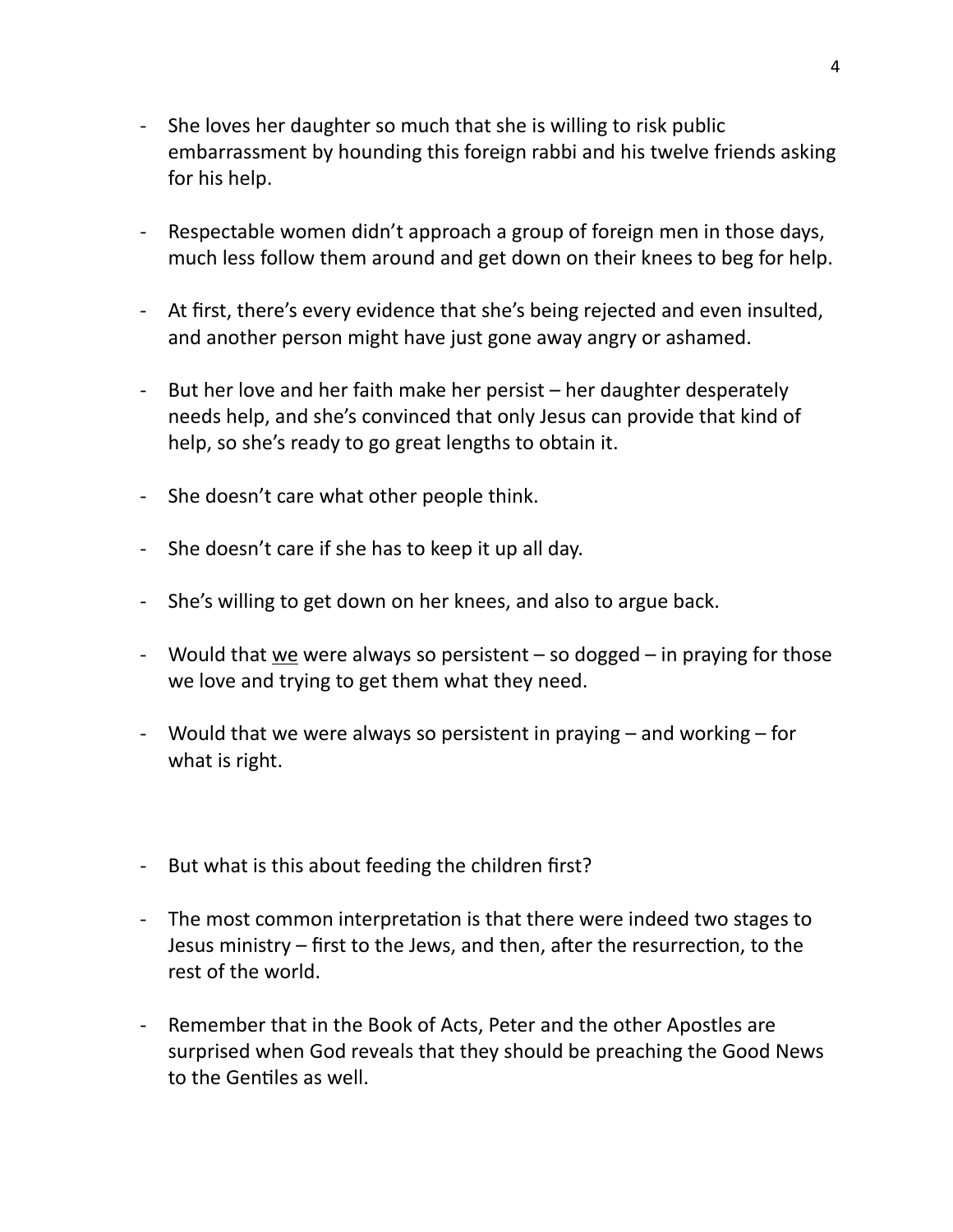- And in John's Gospel (Ch 12), when some Greeks approach Philip asking for a meeting with Jesus, it's then that Jesus knows that the time is ripe for him to fulfill his mission by going up to Jerusalem to be crucified.
- But it's complicated: Jesus does work a number of miracles among gentiles, and this is not the first time he has does so.
- I've recently heard some preachers take the question further: did Jesus always know that his mission was to save the whole world, or did he start out thinking his mission was just to the Jews?
- In fact, in Matthew's version of today's story, Jesus says that he came specifically for the lost sheep of house of Israel.
- And if he believed this, perhaps it was this Syrophoenecian woman who helped him understand that his ministry was bigger than he himself initially believed.
- If that's the case, this is really a pivotal moment in the Gospels, and in the life of Jesus.
- Now I'm not endorsing this view I'm just telling you about it so you can think about it for yourselves.
- Because here we get into some very deep theological issues that are above my paygrade.
- Christians believe that Jesus was both fully God and fully human.
- But what does that mean about what he knew and didn't know at different times in his life?
- Was all of his divine knowledge available from the beginning, even as a baby?
- Or did he have to grow into it, as perhaps Luke suggests in 2:52 when he says Jesus "grew in wisdom and stature"?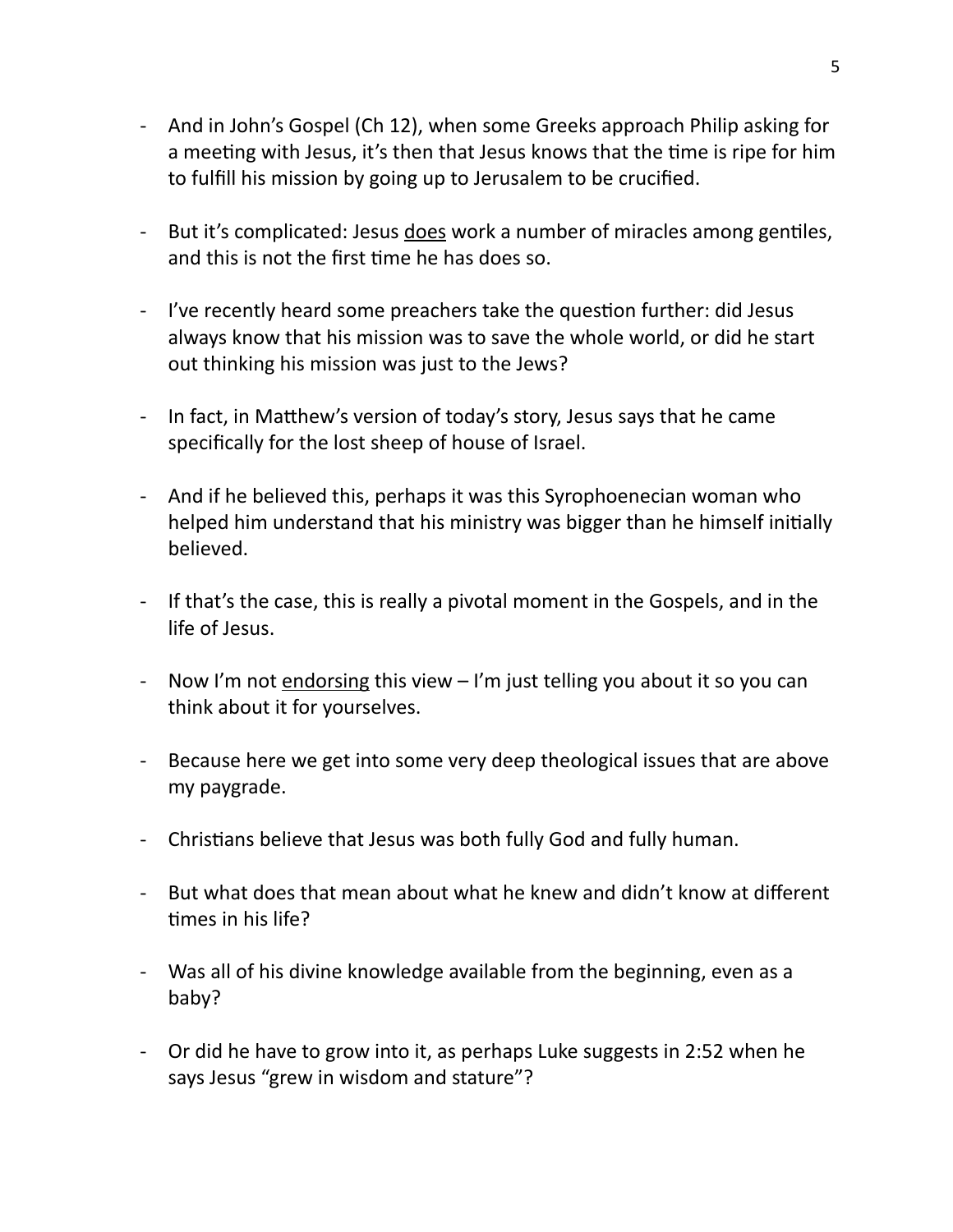- Or (third possibility) did he perhaps have *two* minds a divine mind and a human mind?
- These were in fact questions that the Church debated in the early centuries.
- They were complicated debates, which I don't understand all the details of; and some of the answers were ultimately deemed heretical.
- So I'm not going to try to sort that one out here.
- Sometimes, thinking about a passage leads into some deep, hard questions that we don't know the answers to  $-$  and that's ok.
- There are other things here that are more important for us to consider and to learn from.
- For the disciples, maybe it was one of first intimations that Jesus is not just the Jewish messiah, but the savior of the whole world.
- For us, the woman in the story teaches us some things about prayer.
- Sometimes we need to be persistent  $-$  to be dogged  $-$  in praying, and not just for ourselves, but also, and perhaps even especially, for those who cannot help themselves, like her little daughter.
- Sometimes God answers prayers right away.
- Sometimes the answer is "no", for reasons we don't understand.
- And sometimes the answer is "not yet".
- And there are some very important things where we know it isn't going to happen yet, but it's important to keep praying anyway.
- We want a world with peace instead of war, love instead of hatred, justice instead of injustice.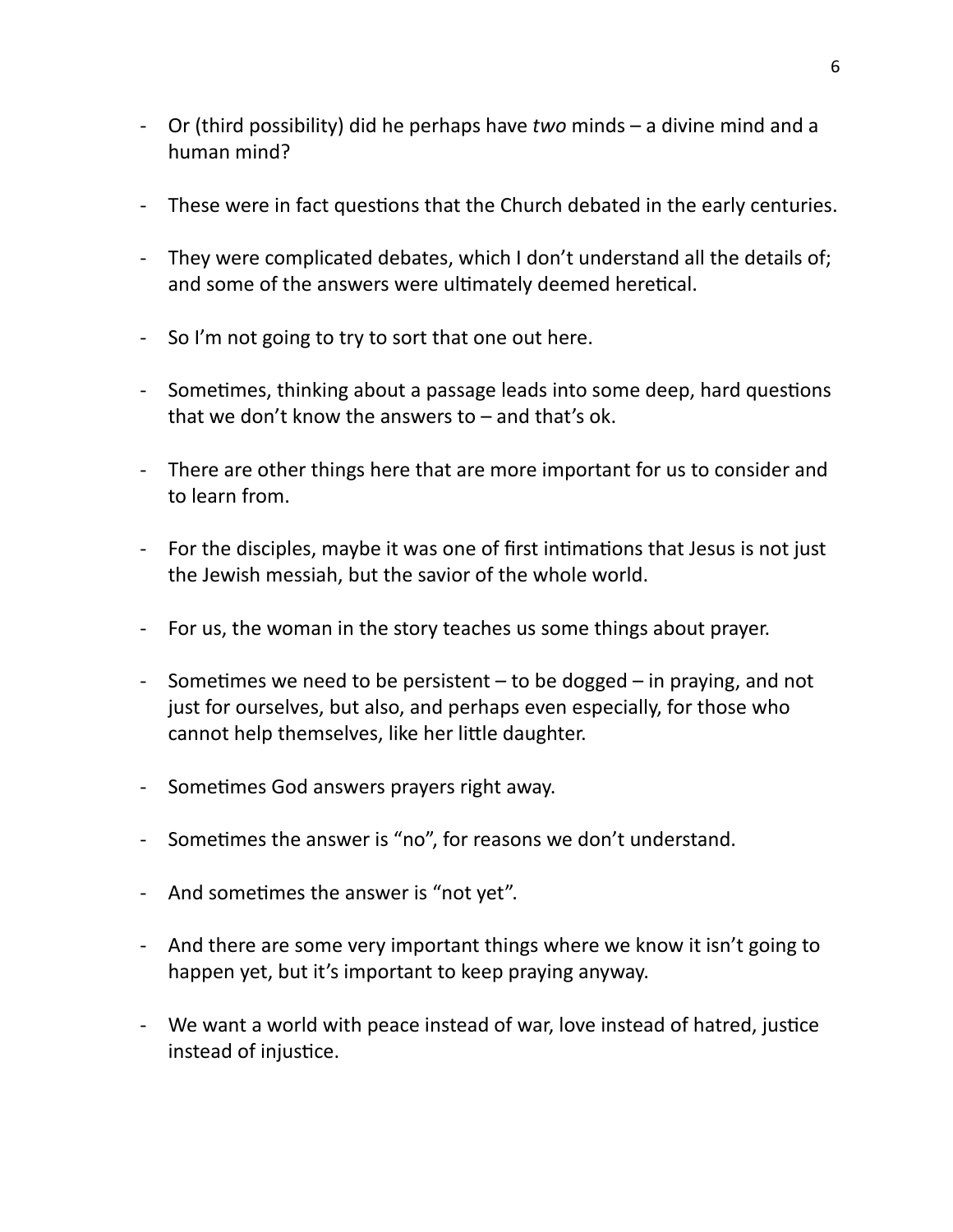- We pray for that every week at church, and maybe some of you pray for it every day.
- As Christians, we believe that Christ will eventually return and make a new heaven and a new Earth, where we will have these things, but it probably isn't going to happen in our lifetimes.
- And yet it is important to keep praying for them.
- And sometimes, with our prayers and work and God's help, some of the fruits of the Kingdom do appear in our lifetimes.
- What if the American Abolitionists had given up, and stopped praying and working for the end of slavery?
- What if St. Augustine's mother had not prayed daily for 20 years for her son to be saved?
- What if that woman Eric mentioned in his sermon last month had not gone to that healing service in her wheelchair, and come out walking?
- The old spiritual says "Every time I feel the Spirit moving in my heart I will pray."
- So pray, pray doggedly, pray without ceasing. Pray for yourself, pray for others, get others to pray *with* you.
- Maybe sometimes it seems hopeless...keep praying anyhow.
- Maybe sometimes you look foolish...keep praying anyhow.
- Maybe sometimes people even insult you or tell you to shut up... keep praying anyhow.
- Go to sleep praying.
- Wake up with a prayer on your lips.